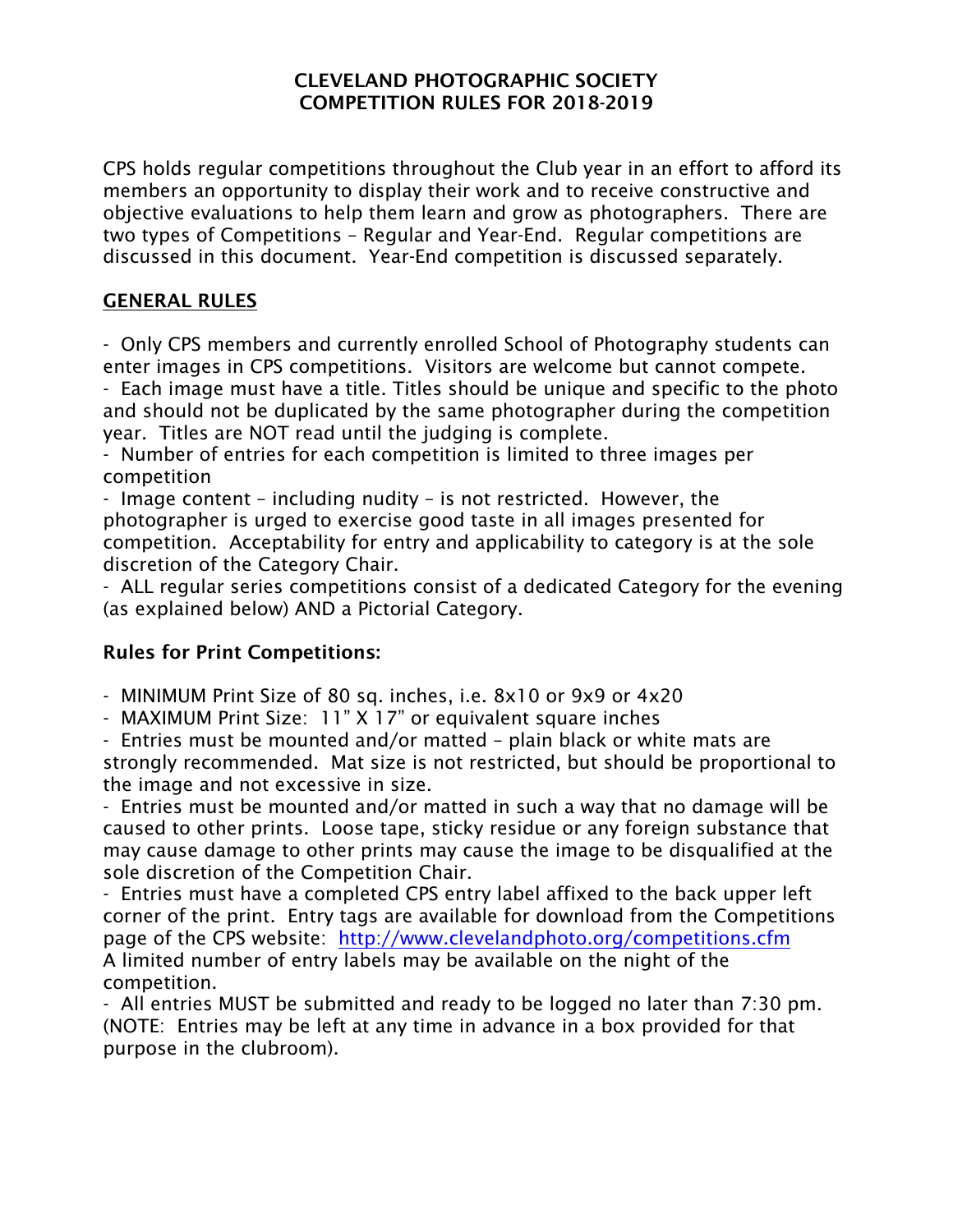# Rules for Projection Competitions:

- Digital images sized to 1024 pixels wide x 768 pixels high will look the best when projected. Larger images may be cropped on the screen, while smaller images will not fill the space available.

- Image resolution is not limited, but resolution greater than 72dpi will lengthen upload time and will provide no visual advantage to the projected image.

- Digital images MUST be submitted via upload to the CPS website no later than 9:00 pm on the Wednesday of the week prior to the competition date (10 days prior to the competition). Complete upload instructions will be furnished in a separate document. Images CANNOT be entered on the night of the competition.

## COMPETITION RULES

## I. COMPETITION CATEGORIES:

- A. Black & White
- B. Creative
- C. Nature
- D. People
- E. Pictorial Print
- F. Pictorial Projection
- G. 'B' Competition (for students and newer members)

## II. SCOPE OF COMPETITION CATEGORIES:

#### A. BLACK & WHITE

1. Images must be in true black & white or one solid color tone (Such as sepia). Any spot color will disqualify an image from this category

## B. CREATIVE

1. This category is designed to stretch the creativity of entrants. Images must depict a fairly obvious creative element – either due to subject matter, in-camera effects or through extensive digital manipulation

## C. NATURE:

1. Images must be subjects of flora or fauna (flowers (wild or cultivated), plants, animals, rocks, water, landscapes, etc.). Domesticated flowers, plants, or animals ARE permitted 2. Both classifications will be held to the order of "strict" in capture. NO evidence of the hand of man may be present in the image except for scientific bands on wild animals. Manipulations that alter the truth of the photographic statement are prohibited.

3. Photoshop / digital manipulations may be performed in a minimal sense, not to change the truth of the original "Nature" story. (Cropping, Levels adjustments, slight color enhancements, contrast, slight dodging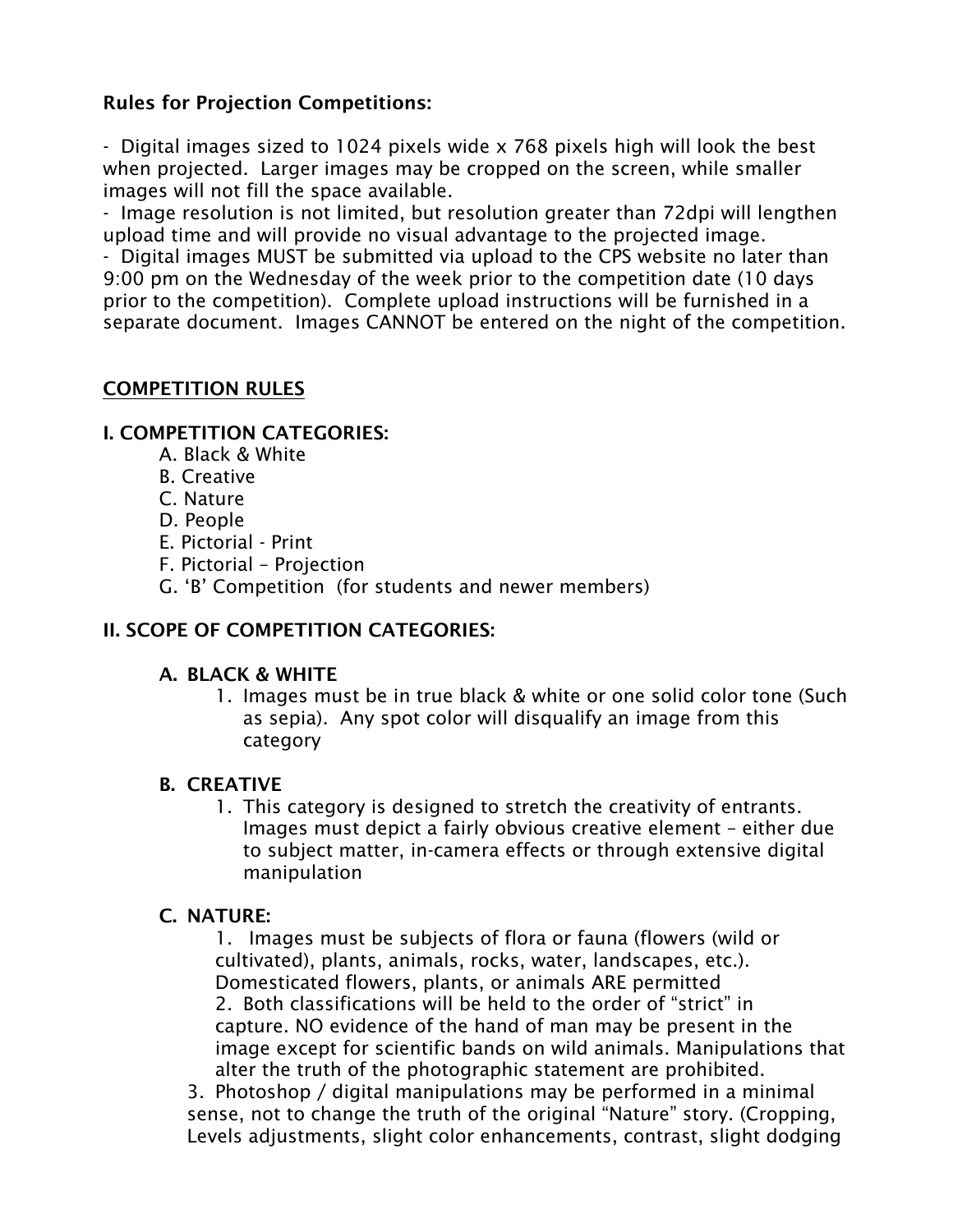and burning, sharpening, etc. are all allowed. Heavy cloning and layer masking, though hard to identify, would violate the truth of the image). 4. Obvious HDR images will not be accepted. HDR can be used for exposure corrections but the presentation cannot have a heavy, obvious HDR look.

5. Black or darkened backgrounds are permitted, but images that appear to be artificially lit or tabletop posed will not be accepted. Images appearing to be digitally cut and pasted onto a black background will not be accepted. Natural settings or surroundings of a subject are not always the most aesthetically pleasing, but do bring truth to the capture.

6. Images may be either color or black and white

7. We rely on your personal integrity to adhere to both the letter and spirit of these rules.

8. The Nature Chair has the right and final say to remove and / or not accept any image for competition that – in his/her opinion - does not meet the rules and guidelines stated above.

## D. PEOPLE:

1. includes all aspects of the human form or evidence of the human presence.

- 2.Images may be either color or black & white
- E. PICTORIAL PRINT open category with no restrictions.
- F. PICTORIAL PROJECTION: Digital images only Pictorial division rules apply.
- G. 'B' COMPETITION: 'B' competitions were specifically designed for students and newer members who would like to compete but would prefer to do so amongst their peers rather than more seasoned members. There are no restrictions who can compete in this category, but we ask that you choose between EITHER the B series or the regular competition series for the entire club year. You may change series ONCE during the year but must then remain in the chosen series.
	- 1. 'B' Competitions always hold to the Pictorial category, although certain themes may be suggested
	- 2. Those competitors who receive a perfect '27' score in B Competition are automatically moved to the main competition series and those who place highest in Accumulated Points are automatically advanced to the main competition series the following year.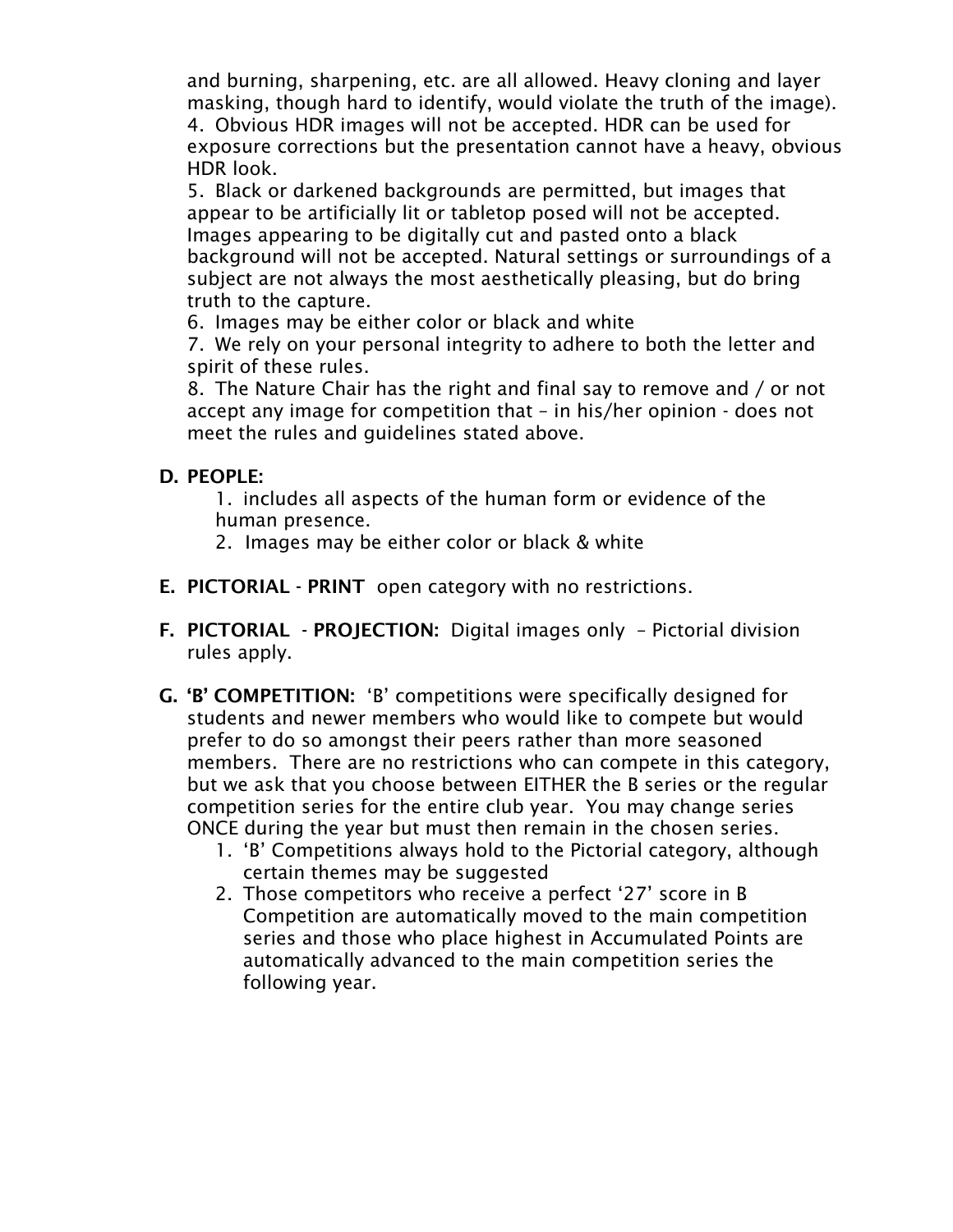## III. NUMBER OF COMPETITIONS PER YEAR:

There shall be three (3) in each Category, for a total of twelve (12) per year: Black & White, Creative, Nature and People. EVERY competition in the main series also offers the opportunity to compete in the Pictorial Category. Six Competitions will be Print and six will be Projection. The number of print vs. projection competitions in each individual Category rotates with each competition year.

# IV. PARTICIPATION:

Participation is limited to all members and students in good standing.

## V. NUMBER OF ENTRIES PER INDIVIDUAL IN A COMPETITION:

The entry limit per evening is three (3) total images, as follows:

- Images may be entered in the evenings Category (i.e. Nature) only, or split between the evening's Category and Pictorial
- Up to Two (2) images may be entered into the Evening's Category (i.e. Nature)
- Any maximum combination of the following can be submitted on any given competition evening:
	- 2 Category and 1 Pictorial
	- 1 Category and 2 Pictorial
	- 0 Category and up to 3 Pictorial
	- Note that 3 images is a maximum and that fewer images can be entered if desired
	- Participation in either the evening's Category or the Pictorial component of any evening is optional

# VI. ENTRY QUALIFICATIONS:

- A. All entries must be the original work of the entrant.
- B. Prints may be processed by the maker or commercially
- C. If an image wins a Place (First, Second, Third or Honorable Mention) in a regular competition, it may not be submitted again - in any format - during regular competition – ever.
- D. An image that does not win a Place in a regular competition may be re-entered one more time in any regular competition. Category and/or Classification are not restricted. Re-entry does not need to occur in the same competition year.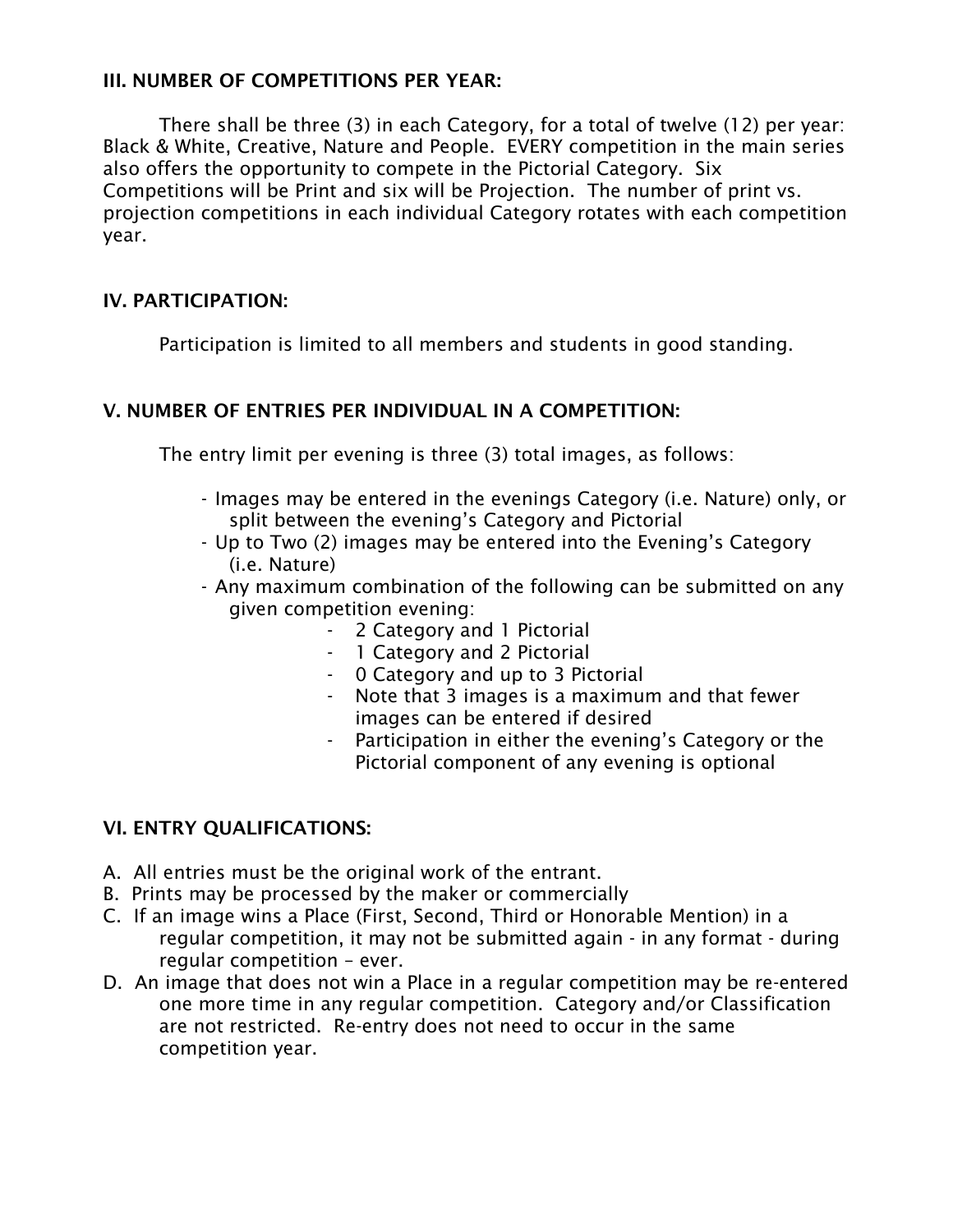# VII. THE JUDGING PROCESS:

#### A. THE JUDGES:

- 1. There will be three (3) judges for each competition, chosen from outside the Club membership whenever possible.
- 2. Judges are chosen for their knowledge and their ability to give constructive and sensitive critiques.

#### B. JUDGING STANDARDS:

1. JUDGING POINTS: In all competitions, judges will evaluate each entry based on it's own merit by the following categories

| Photographic technique1-3 points                   |  |
|----------------------------------------------------|--|
| Thorofore, a norfact coare is 27 with 0 nointe fre |  |

Therefore, a perfect score is 27, with 9 points from each judge.

2. SCORING: Because the scoring process is dynamic and will vary from competition to competition, there is no set score which determines the place an image will receive. Simply, the image that receives the highest score in each Category/Classification will be designated First Place. Subsequent awards -  $2^{nd}$ ,  $3^{rd}$  and Honorable Mention may also be given as described below. Ties are NOT broken – multiple images may receive the same award level and Honor Points.

3. HONOR POINTS are awarded for each PLACE in regular competition:

| 5 honor points for "1st place" |  |  |
|--------------------------------|--|--|
|--------------------------------|--|--|

4 honor points…………… for "2nd place"

3 honor points…………….for "3rd place"

2 honor points…………….for "Honorable Mention"

The number of honor points per Category awarded at any individual competition is based on the total number of entries that evening:

The total number of available places, including all ties, will not exceed 30% (rounded up) of the total number of entries in that Category. Note: Since ties are not broken during regular competitions, it is possible that not all potential places will be awarded each evening. If there are limited entries in a Category that evening and tied mages take the but total beyond 30%, all images in that point value will be awarded points, but may not permit awards to be given at lower levels. Conversely, on nights when there are a large number of entries it is also possible for images with multiple scores to receive Honorable Mention awards in order to reach the 30% limit.

4. Honor points will be tracked for each entrant. Accumulated Points winners will be recognized at the Annual Banquet. In addition, a plaque will be presented to the photographer who earns the most Accumulated Points across at least three separate Categories.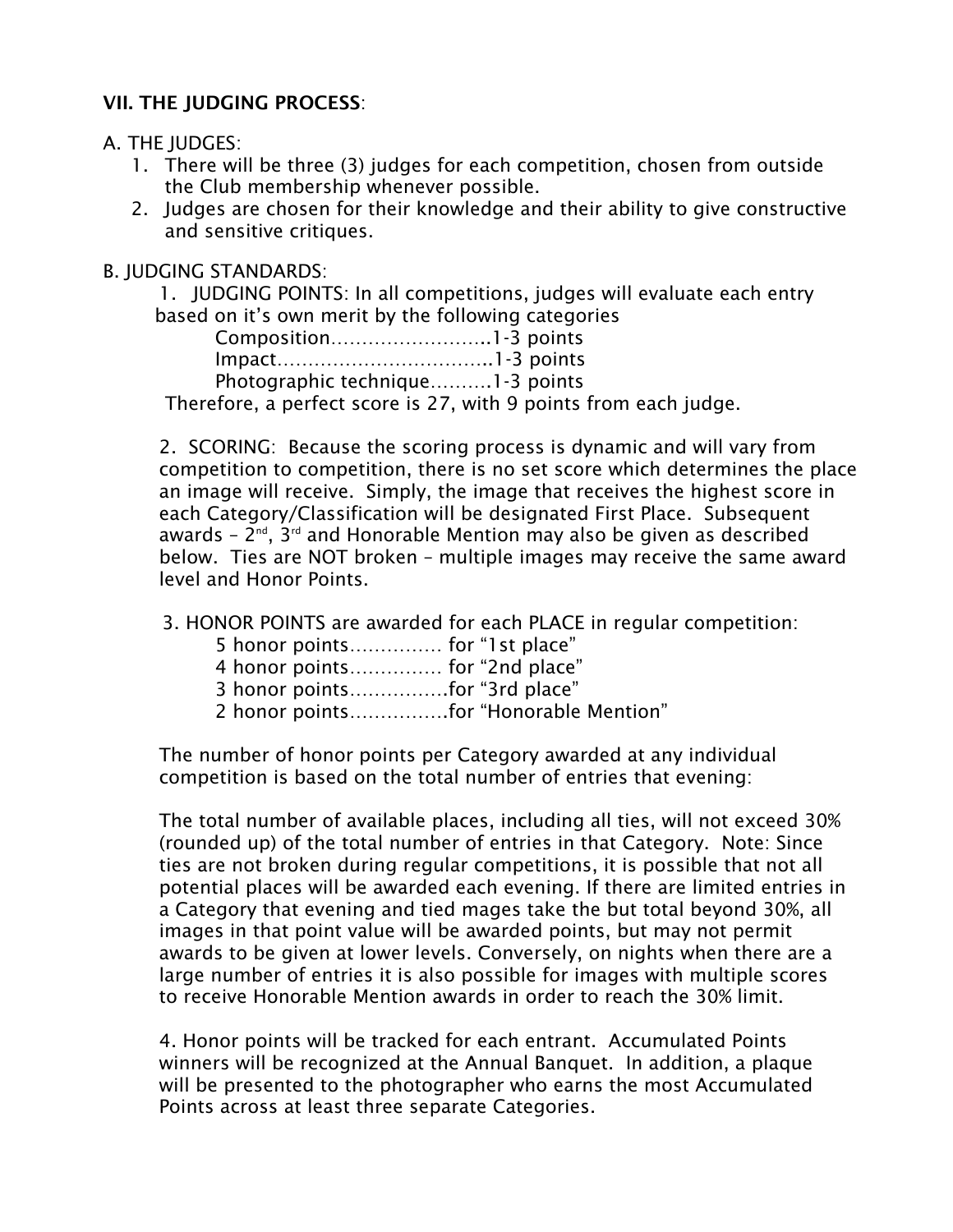5. Results of each competition will be published on the Competitions page of the CPS website: http://www.clevelandphoto.org/competitions.cfm as soon as practical following the competition.

# VIII. THE COMPETITION PROCESS:

- A. Two rounds of viewing are used in competition:
	- 1. FIRST is the judging round. The image is shown and each Judge scores the image. The totals are recorded by computer. In the case of Projection competitions, images are scored online in advance by judges on their own computers.
	- 2. SECOND is the critique round. The judges, taking turns, critique the images. Following each critique, an announcement is made of the image title, the maker, the score, and the place awarded, if any. The Category Chair determines the exact number of images to be commented-upon each evening, based on the total number of entries and/or any time constraints. Entrants may be asked at the time an image is submitted which image(s) they wish to designate for comment.
- B. Prints will be displayed on an easel at a comfortable viewing distance from the judges.
- C. Each print will be displayed on the wall immediately following the critique and announcement.
- D. Winning prints will be displayed separately from non-winning images.
- E. Digital Images will be projected at a comfortable viewing distance from the Judges
- F. Special Rules for Judging:
	- 1. In a case where a judge is previously familiar with a competitor's work, that judge shall exclude him/herself from judging that competitor's images in order to ensure fairness in the judging process.
	- 2. The judge will identify the conflict to the Competition Chair prior to the judging round.
	- 3. When the image is presented, the judge will provide the lowest score provided by the scoring equipment as a signal to the tabulators.
	- 4. Tabulators will then average the score of the other two judges and add that average to obtain the final score for the image. (ex.: scores of 8 and 6 would yield an average of 7 and the total score would be 21).
	- 5. In the event that the average score yields other than a whole number (ex.:  $8 + 7 = 15 / 2 = 7.5$ ), for the first instance of occurrence for each affected competitor, the score will be rounded up to the next whole number. Should the situation recur on the competitor's second image as well, that score will be rounded down. (In the presented example, the first instance would yield an average score of 8 and a total score of 23, while a second instance would produce an average of 7 and a total score of 22).